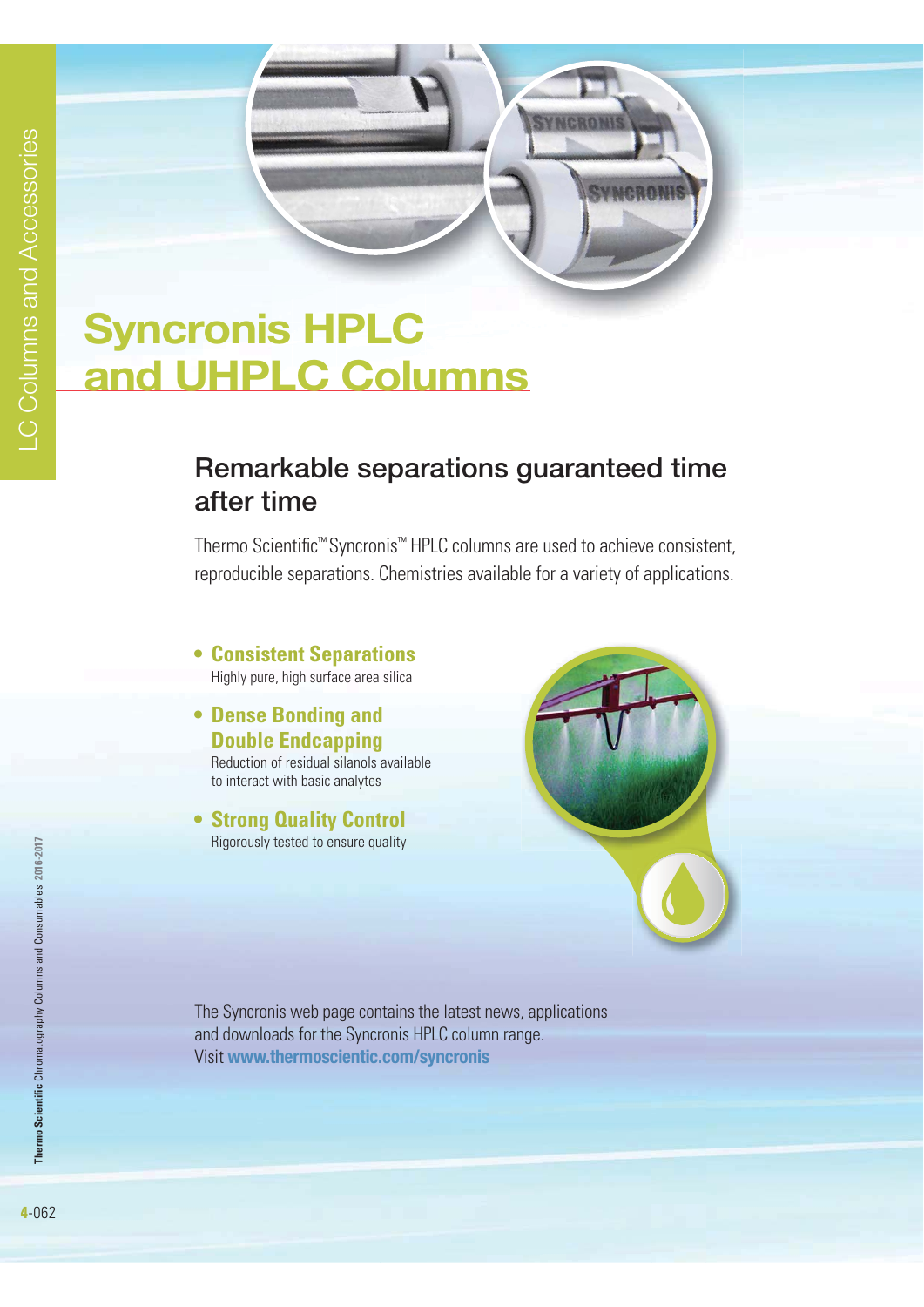### Syncronis C18

Syncronis C18 columns deliver remarkable separations, time after time

- Highly pure, high surface area silica
- High carbon load for increased retention
- Double endcapped for extra surface coverage
- Highly inert towards basic compounds
- Rigorously tested to ensure quality

Syncronis C18 columns show excellent column to column reproducibility, as illustrated here by the analysis of zidovudine using five separate columns. The reproducibility in terms of retention time and peak area is less than or equal to 0.5%, column to column.

#### **Ziovudine**



| Mobile Phase:     | Water: Methanol (4:1)  |
|-------------------|------------------------|
| Temperature:      | $25^{\circ}$ C         |
| Flow Rate:        | 1.0 <sub>m</sub> L/min |
| Injection Volume: | 10uL                   |
| Detection:        | UV, 265nm              |
| Analytes:         | 1. Zidovudine          |
|                   |                        |

#### **Syncronis C18**

| Particle Size (µm) | Format                                            | Length (mm) | $2.1$ mm $ID$ | $3.0mm$ ID   | 4.6mm ID     |
|--------------------|---------------------------------------------------|-------------|---------------|--------------|--------------|
| 17                 | <b>UHPLC Column</b>                               | 30          | 97102-032130  |              |              |
|                    |                                                   | 50          | 97102-052130  |              |              |
|                    |                                                   | 100         | 97102-102130  |              |              |
| 3                  | <b>HPLC Column</b>                                | 30          | 97103-032130  |              |              |
|                    |                                                   | 50          | 97103-052130  |              | 97103-054630 |
|                    |                                                   | 100         | 97103-102130  | 97103-103030 | 97103-104630 |
|                    |                                                   | 150         | 97103-152130  |              | 97103-154630 |
| 5                  | Drop-in Guard (4/pk)                              | 10          | 97105-012101  | 97105-013001 | 97105-014001 |
|                    | <b>HPLC Column</b>                                | 30          | 97105-032130  |              |              |
|                    |                                                   | 50          | 97105-052130  | 97105-053030 | 97105-054630 |
|                    |                                                   | 100         | 97105-102130  | 97105-103030 | 97105-104630 |
|                    |                                                   | 150         | 97105-152130  | 97105-153030 | 97105-154630 |
|                    |                                                   | 250         | 97105-252130  | 97105-253030 | 97105-254630 |
|                    | <b>UNIGUARD Drop-in Guard</b><br>Cartridge Holder | 10          | 852-00        | 852-00       | 850-00       |

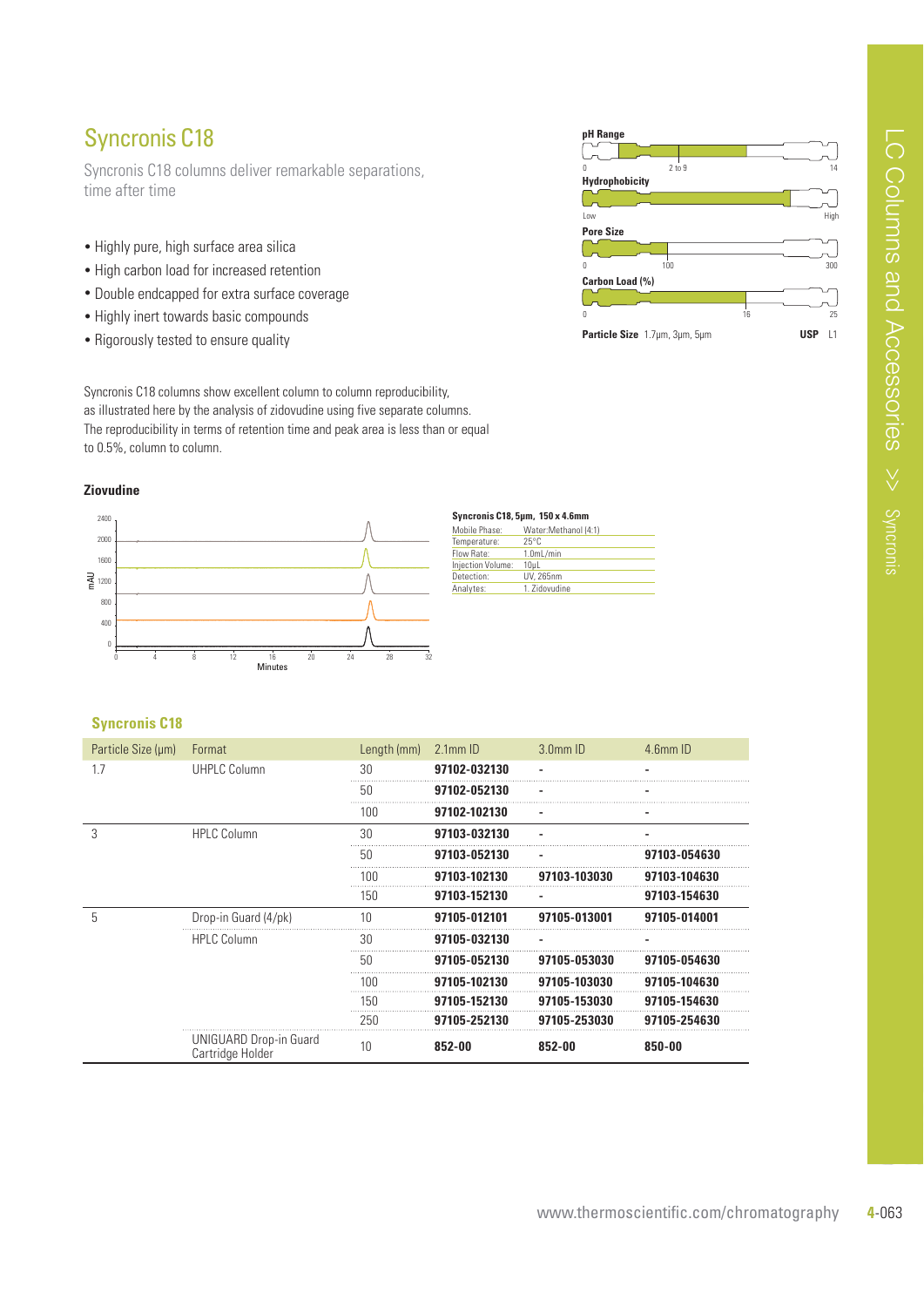## Syncronis C8

Reduces hydrophobic interactions allowing compounds to elute quicker from the column. Recommended for analytes with medium hydrophobicity or when a less hydrophobic phase is required to obtain optimum retention.

- Highly pure, high surface area silica
- Less hydrophobic than Syncronis C18
- Double endcapped for extra surface coverage
- Rigorously tested to ensure quality



mAU



| Syncronis C8, 5µm, 150 x 4.6mm |                           |
|--------------------------------|---------------------------|
| Mobile Phase A:                | Water                     |
| Mobile Phase B:                | Acetonitrile              |
| Gradient:                      | 35 to 60% B in 10 minutes |
| Temperature:                   | $30^{\circ}$ C            |
| Flow Rate:                     | 1.0 <sub>m</sub> L/min    |
| Injection Volume:              | 20uL                      |
| Detection:                     | 240nm                     |
| Analytes:                      | 1. Tebuthiuron            |
|                                | 2. Metoxuron              |
|                                | 3. Monuron                |
|                                | 4. Chlorotoluron          |
|                                | 5. Diuron                 |
|                                | 6. Linuron                |
|                                |                           |

#### **Syncronis C8**

| Particle Size (µm) | Format                                            | Length (mm) | $2.1$ mm $ID$ | $3.0mm$ ID   | 4.6mm ID     |
|--------------------|---------------------------------------------------|-------------|---------------|--------------|--------------|
| 1.7                | <b>UHPLC Column</b>                               | 50          | 97202-052130  |              |              |
|                    |                                                   | 100         | 97202-102130  |              |              |
|                    | <b>HPLC Column</b>                                | 50          | 97203-052130  |              |              |
|                    |                                                   | 100         |               | 97203-103030 | 97203-104630 |
|                    |                                                   | 150         |               |              | 97203-154630 |
| 5                  | Drop-in Guard (4/pk)                              | 10          | 97205-012101  | 97205-013001 | 97205-014001 |
|                    | <b>HPLC Column</b>                                | 30          | 97205-032130  |              |              |
|                    |                                                   | 50          | 97205-052130  | 97205-053030 | 97205-054630 |
|                    |                                                   | 100         | 97205-102130  | 97205-103030 | 97205-104630 |
|                    |                                                   | 150         | 97205-152130  | 97205-153030 | 97205-154630 |
|                    |                                                   | 250         |               | 97205-253030 | 97205-254630 |
|                    | <b>UNIGUARD Drop-in Guard</b><br>Cartridge Holder | 10          | 852-00        | 852-00       | 850-00       |



**Thermo Scientific** Chromatography Columns and Consumables **2016-2017**

Thermo Scientific Chromatography Columns and Consumables 2016-2017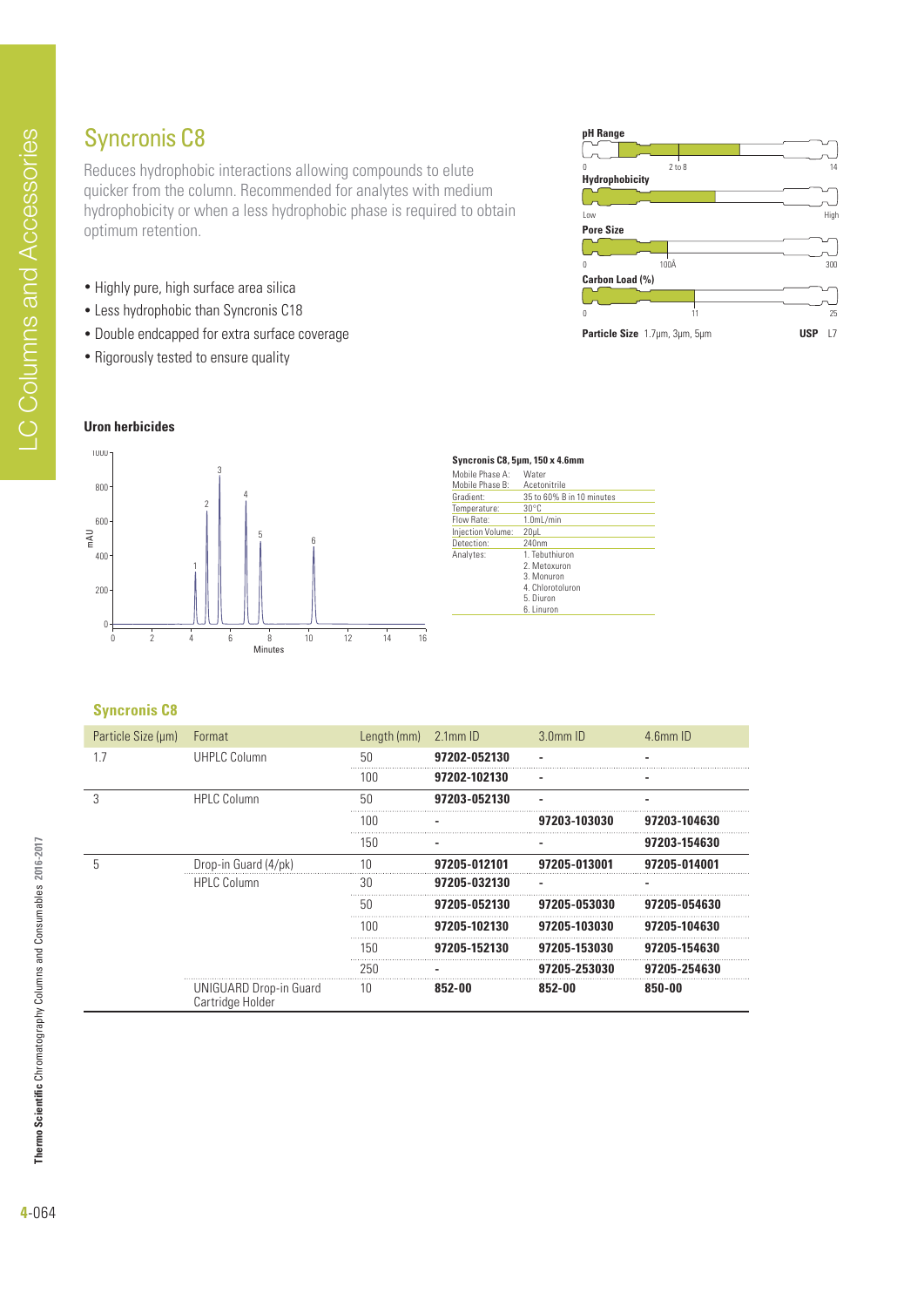### Syncronis aQ

Polar endcapped Syncronis aQ columns provide a controlled interaction mechanism that retains and resolves polar analytes

- Stable in 100% aqueous mobile phase
- Enhanced retention of polar compounds
- Rigorously tested to ensure quality



In comparison to a conventionally endcapped C18, the Syncronis aQ polar end-capped C18 stationary phase exhibits superior stability towards aqueous mobile phase. Syncronis aQ shows no degradation in performance after 100 injections in a buffered 100% aqueous eluent.

#### **Stability of Syncronis aQ in 100% aqueous mobile phase**



#### Syncronis a Q, 5µm, 100 x 4.6mm

| Mobile Phase:     | 50mM Aqueous K.HPO, (pH 6)                                                                                                 |
|-------------------|----------------------------------------------------------------------------------------------------------------------------|
| Temperature:      | $30^{\circ}$ C                                                                                                             |
| Flow Rate:        | $0.7$ mL/min                                                                                                               |
| Iniection Volume: | 2ul                                                                                                                        |
| Detection:        | 260nm                                                                                                                      |
| Analytes:         | 1. Cytidine-5'-diphosphate<br>2. Adenosine-5'-triphosphate<br>3. Adenosine-5'-diphosphate<br>4. Adenosine-5'-monophosphate |

### **Syncronis aQ**

| Particle Size (µm) | Format                                     | Length $(mm)$ 2.1mm ID |              | $3.0mm$ ID   | $4.0$ mm $ID$ | $4.6$ mm $ID$ |
|--------------------|--------------------------------------------|------------------------|--------------|--------------|---------------|---------------|
|                    | <b>UHPLC Column</b>                        | 50                     | 97302-052130 |              |               | 97302-054630  |
|                    |                                            | 100                    | 97302-102130 | 97302-103030 |               |               |
|                    | <b>HPLC Column</b>                         | 50                     | 97303-052130 |              |               |               |
|                    |                                            | 10C                    |              | 97303-103030 |               | 97303-104630  |
|                    |                                            | 150                    |              |              |               | 97303-154630  |
|                    | Drop-in Guard (4/pk)                       |                        | 97305-012101 | 97305-013001 | 97305-014001  | 97305-014001  |
|                    |                                            | 50                     | 97305-052130 | 97305-053030 |               | 97305-054630  |
|                    |                                            | 1N C                   | 97305-102130 |              |               | 97305-104630  |
|                    |                                            | 150                    | 97305-152130 | 97305-153030 | 97305-154030  | 97305-154630  |
|                    |                                            | 250                    |              | 97305-253030 | 97305-254030  | 97305-254630  |
|                    | UNIGUARD Drop-in Guard<br>Cartridge Holder | 10                     | 852-00       | 852-00       | 850-00        | 850-00        |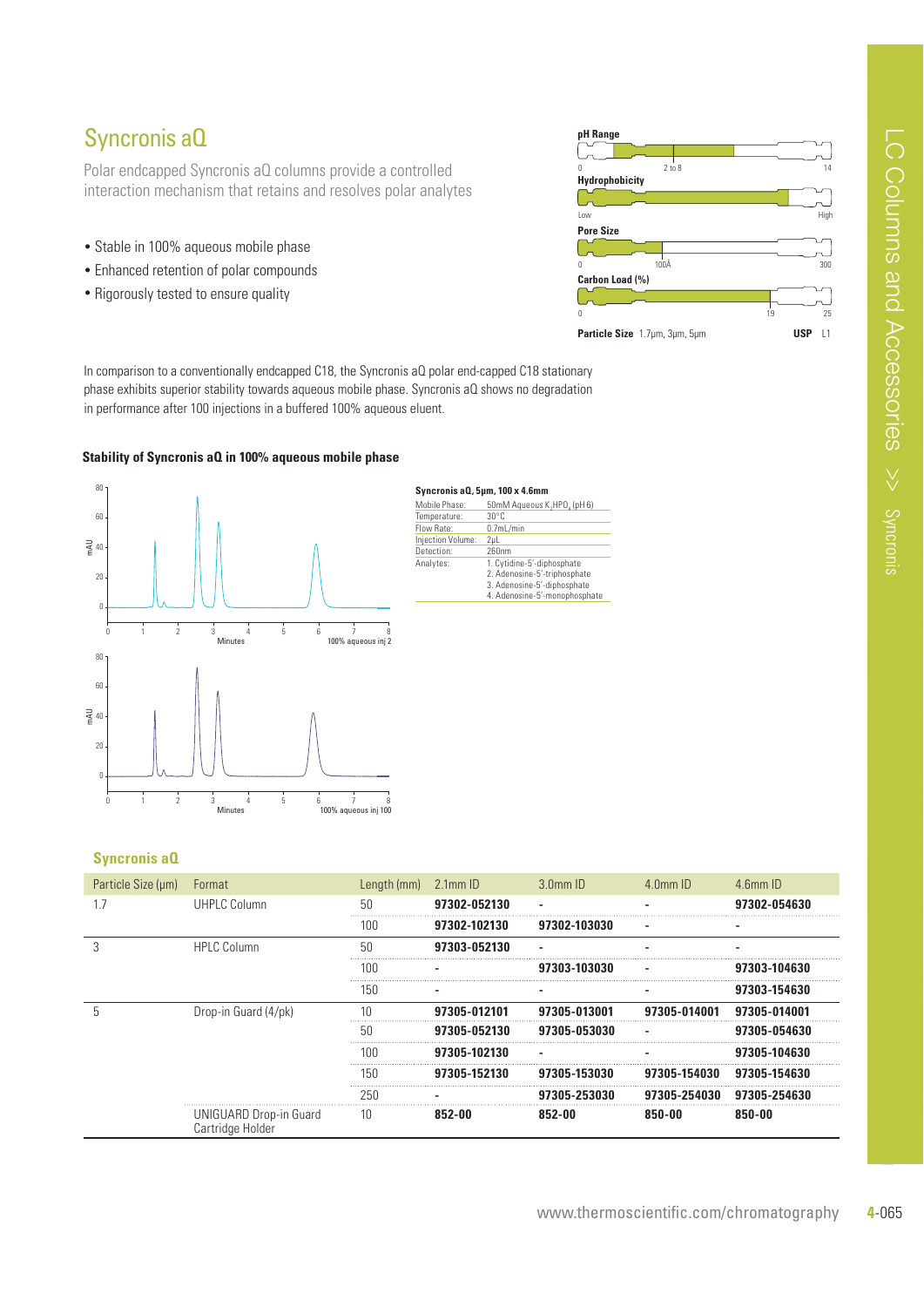### Syncronis Phenyl

Provides an alternative to Syncronis C18 and is particularly useful for retention of aromatic compounds

- Alternative selectivity to Syncronis C18
- Double endcapped for extra surface coverage
- Highly inert towards basic compounds
- Rigorously tested to ensure quality



#### **Oxacillin sodium (USP)**



#### Syncronis Phenyl, 5µm, 300 x 4.0mm

| Mobile Phase:     | Phosphate Buffer: MeCN:MeOH<br>(70:30:10) |
|-------------------|-------------------------------------------|
| Temperature:      | $25^{\circ}$ C                            |
| Flow Rate:        | 1.0mL/min (2mL/min in USP method)         |
| Injection Volume: | 10uL                                      |
| Detection:        | <b>UV. 225nm</b>                          |
| Analytes:         | 1. Oxacillin Sodium (0.11mg/mL)           |
|                   |                                           |

### **Syncronis Phenyl**

| Particle Size (µm) | Format                                            | Length (mm) | $2.1$ mm $ID$ | $3.0mm$ ID   | $4.6$ mm $ID$ |
|--------------------|---------------------------------------------------|-------------|---------------|--------------|---------------|
| 1.7                | UHPLC Column                                      | 50          | 97902-052130  |              |               |
|                    |                                                   | 100         | 97902-102130  |              |               |
| 3                  | <b>HPLC Column</b>                                | 50          | 97903-052130  |              |               |
|                    |                                                   | 100         |               |              | 97903-104630  |
|                    |                                                   | 150         |               |              | 97903-154630  |
| 5                  | Drop-in Guard (4/pk)                              | 10          | 97905-012101  | 97905-013001 | 97905-014001  |
|                    | <b>HPLC Column</b>                                | 50          |               | 97905-053030 | 97905-054630  |
|                    |                                                   | 100         |               | 97905-103030 | 97905-104630  |
|                    |                                                   | 150         | 97905-152130  |              | 97905-154630  |
|                    |                                                   | 250         |               |              | 97905-254630  |
|                    | <b>UNIGUARD Drop-in Guard</b><br>Cartridge Holder | 10          | 852-00        | 852-00       | 850-00        |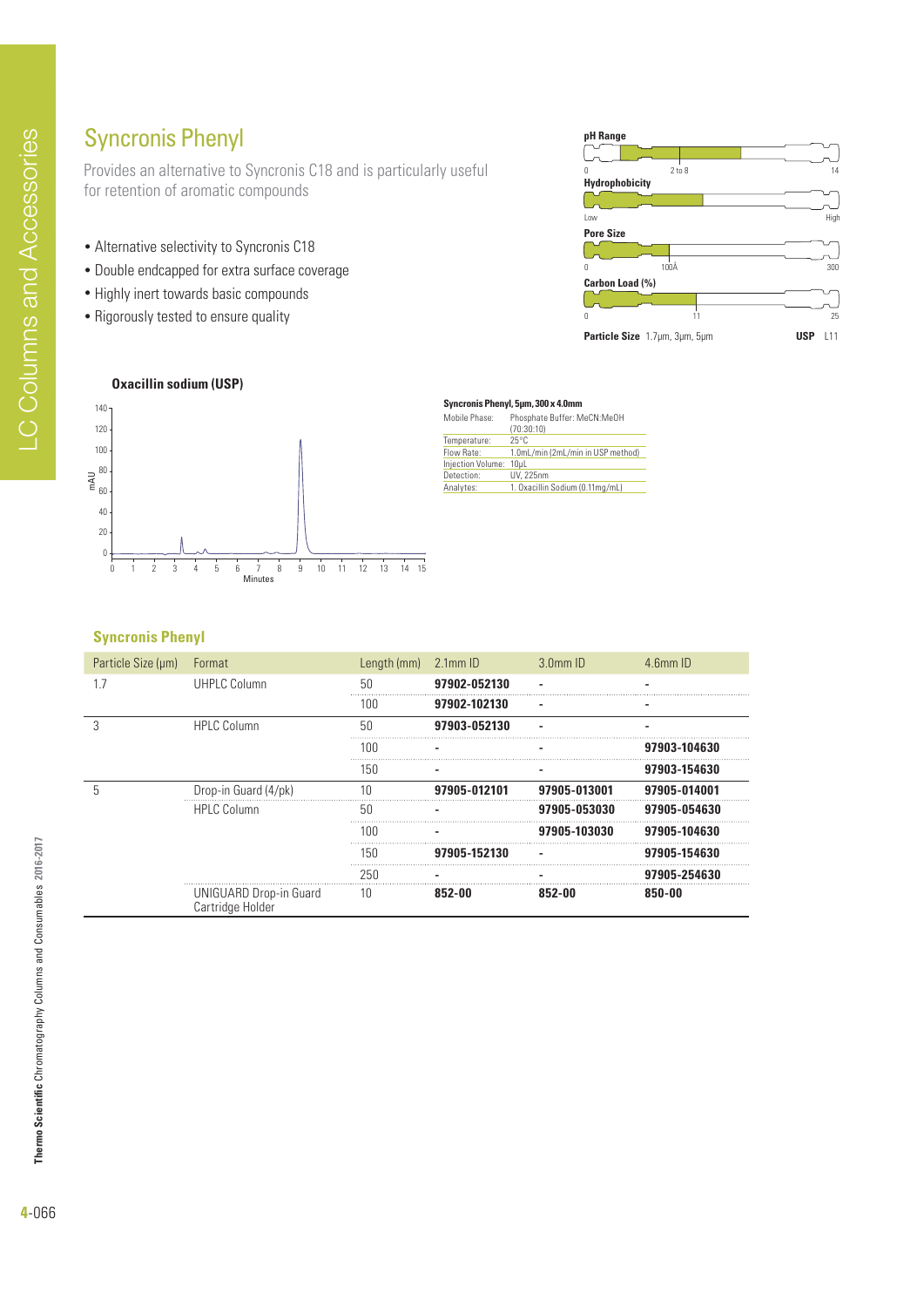### Syncronis Amino

Provides a versatile aminopropyl phase that gives excellent chromatographic properties in four modes: weak anion exchange, reversed-phase, normal phase and HILIC

- Highly pure, high surface area silica
- Double endcapped for extra surface coverage
- Rigorously tested to ensure quality



#### **Lactulose**



| Syncronis Amino 5µm, 150 x 4.6mm |                        |  |  |  |  |
|----------------------------------|------------------------|--|--|--|--|
| Mobile Phase:                    | Water: MeCN (30:70)    |  |  |  |  |
| Temperature:                     | $35^{\circ}$ C         |  |  |  |  |
| Flow Rate:                       | 1.0 <sub>m</sub> L/min |  |  |  |  |
| Detection:                       | RI                     |  |  |  |  |
| Injection Volume:                | 5uL                    |  |  |  |  |
| Analytes:                        | 1. Lactulose           |  |  |  |  |

### **Syncronis Amino**

| Particle Size (µm) | Format                                     | Length (mm) | 2.1mm ID     | $3.0$ mm $1D$ | $4$ 0 mm $ID$ | $4$ 6mm ID   |
|--------------------|--------------------------------------------|-------------|--------------|---------------|---------------|--------------|
|                    | UHPLC Column                               | 50          | 97702-052130 |               |               |              |
|                    |                                            | 100         | 97702-102130 |               |               |              |
|                    | <b>HPLC Column</b>                         | 50          | 97703-052130 |               |               |              |
|                    | Drop-in Guard (4/pk)                       |             | 97705-012101 | 97705-013001  | 97705-014001  | 97705-014001 |
|                    | <b>HPLC Column</b>                         | 30          | 97705-032130 |               |               |              |
|                    |                                            | 50          | 97705-052130 |               |               | 97705-054630 |
|                    |                                            | 150         | 97705-152130 | 97705-153030  | 97705-154030  | 97705-154630 |
|                    |                                            | 250         |              | 05-253030     | 97705-254030  | 97705-254630 |
|                    | UNIGUARD Drop-in Guard<br>Cartridge Holder | 10          | 852-NO       | 852-00        | 850-00        | 85N-NA       |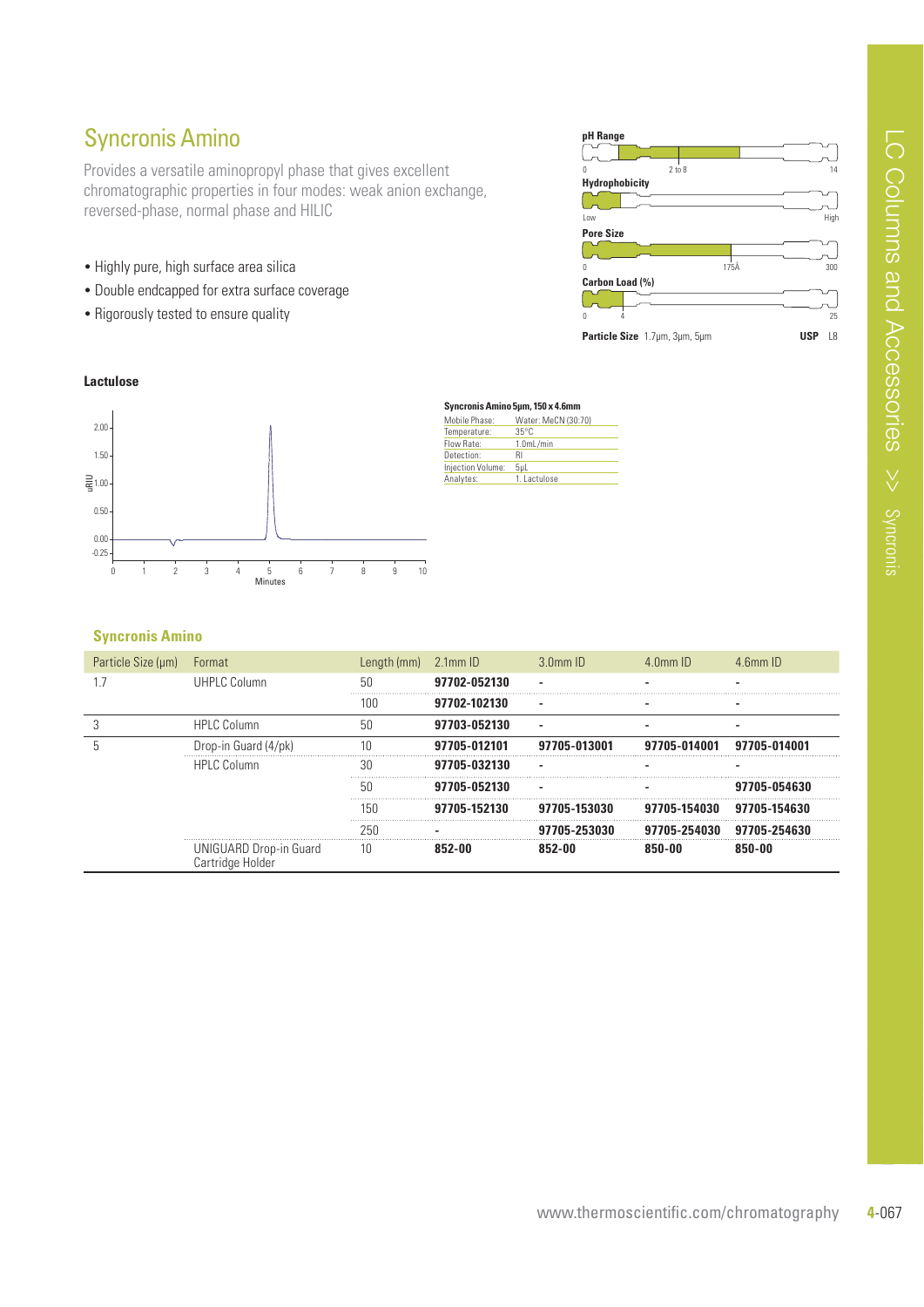### Syncronis Silica

Serves as a powerful and efficient tool for the chromatography of moderately polar organic compounds by normal phase chromatography

- Highly pure, high surface area silica
- Excellent reproducibility for normal phase chromatography
- Rigorously tested to ensure quality

#### **Tocopherols**

12





#### Syncronis Silica 5µm, 150 x 4.6mm

| Mobile Phase:     | Hexane +0.2% propan-2-ol (IPA) |
|-------------------|--------------------------------|
| Temperature:      | $40^{\circ}$ C                 |
| Flow Rate:        | 2.0mL/min                      |
| Injection Volume: | 10 <sub>µ</sub>                |
| Detection:        | UV. 254nm                      |
| Analytes:         | $\alpha$ -tocopherol           |
|                   | $\beta$ -tocopherol            |
|                   | $\gamma$ -tocopherol           |
|                   | δ-tocopherol                   |

#### **Syncronis Silica**

| Particle Size (µm) | Format                                            | Length (mm) | $2.1$ mm $ID$ | $3.0$ mm $ID$ | $4 \, \text{Omm}$ ID | $4$ 6mm ID   |
|--------------------|---------------------------------------------------|-------------|---------------|---------------|----------------------|--------------|
| 1.7                | UHPLC Column                                      | 50          | 97002-052130  |               |                      |              |
|                    |                                                   | 100         | 97002-102130  |               |                      |              |
| 3                  | <b>HPLC Column</b>                                | 50          | 97003-052130  |               |                      |              |
| 5                  | Drop-in Guard (4/pk)                              | 10          | 97005-012101  | 97005-013001  | 97005-014001         | 97005-014001 |
|                    | <b>HPLC Column</b>                                | 50          | 97005-052130  |               |                      |              |
|                    |                                                   | 100         | 97005-102130  |               |                      |              |
|                    |                                                   | 150         | 97005-152130  | 97005-153030  | 97005-154030         | 97005-154630 |
|                    |                                                   | 250         |               | 97005-253030  | 97005-254030         | 97005-254630 |
|                    | <b>UNIGUARD Drop-in Guard</b><br>Cartridge Holder | 10          | 852-00        | 852-00        | 850-00               | 850-00       |